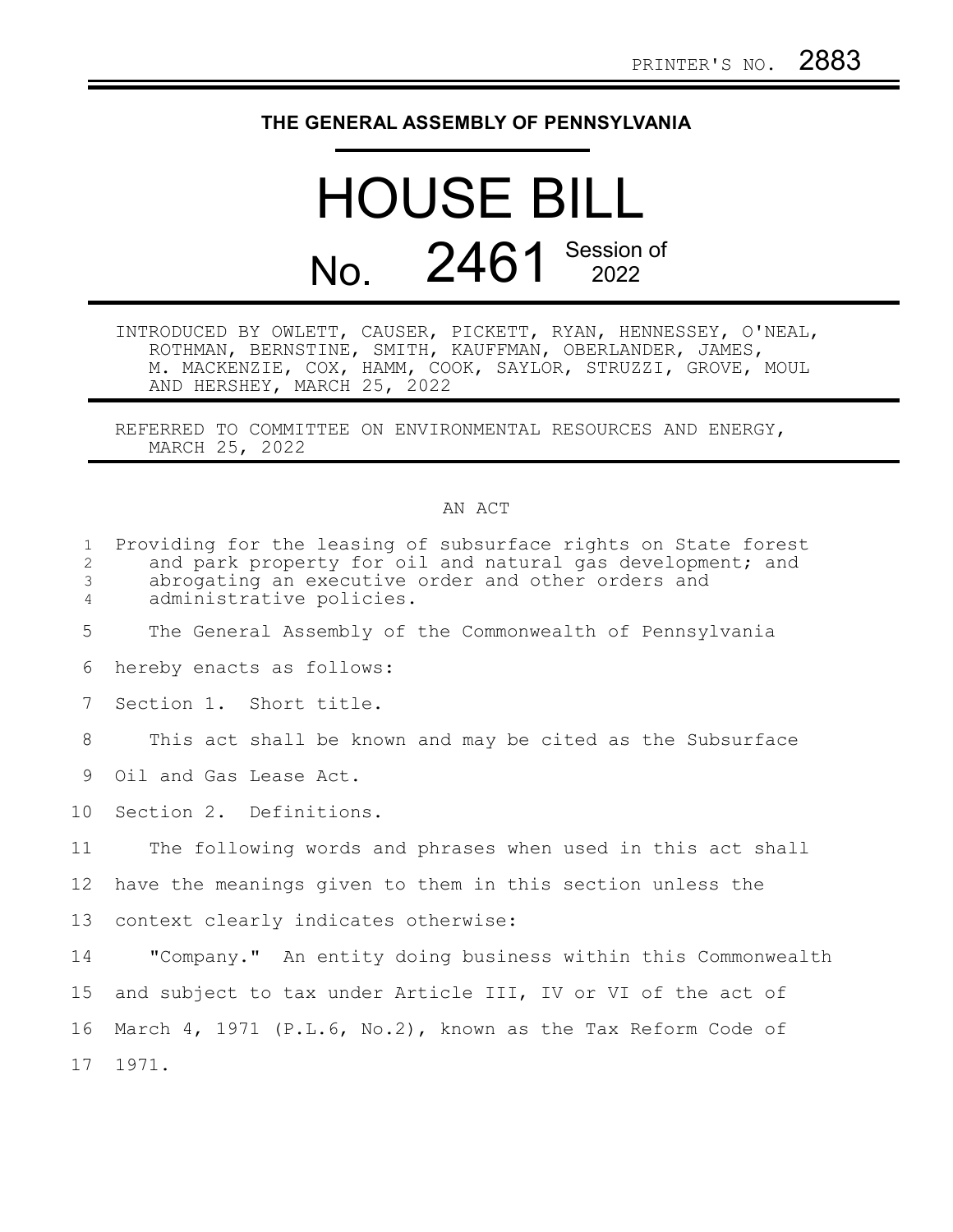"Department." The Department of Conservation and Natural Resources of the Commonwealth. 1 2

"Secretary." The Secretary of Conservation and Natural Resources of the Commonwealth. 3 4

Section 3. Subsurface drilling under Commonwealth lands. (a) Program established.--The department shall establish a program to review submissions or nominations by companies for the leasing of subsurface rights under State forest and park property by companies for oil and gas development from subsurface drilling originating from well sites outside the State forest or park property. 5 6 7 8 9 10 11

(b) Lease approval.--The secretary shall have the authority to approve or disapprove any submission or nomination for a lease under this act. The department shall provide in writing to a company which has sent a submission or nomination to the department notice of the department's decision to grant or not grant a lease within 60 days of receipt from the company. If the department is disapproving the grant of a lease, the department shall list all reasons why the department has made the decision in the notification. 12 13 14 15 16 17 18 19 20

(c) Resubmission upon disapproval.--A company receiving notice of disapproval may resend a submission or nomination to the department with or without changes and may include a response addressing the department's reasons within 60 calendar days of receipt of the department's disapproval. The department shall provide in writing to a company which has sent a resubmission to the department notice of the department's decision to grant or not grant a lease within 60 days of receipt from the company. If the department is disapproving the grant of a lease, the department shall list all reasons why the 21 22 23 24 25 26 27 28 29 30

20220HB2461PN2883 - 2 -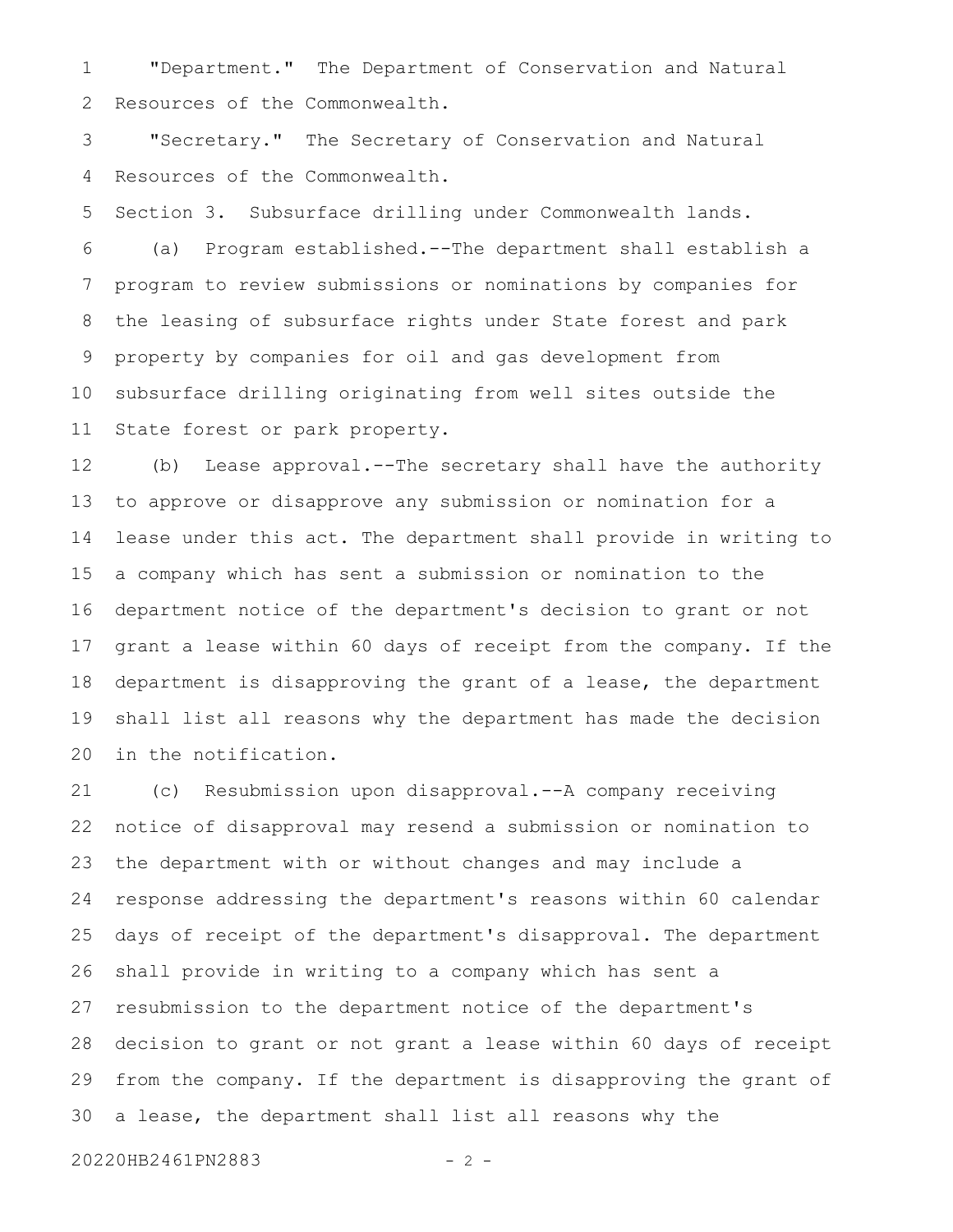department has made the decision in the notification. 1

(d) Reasons for disapproval.--The department may disapprove a submission or nomination for the following reasons: 2 3

(1) The company has environmental compliance violations within this Commonwealth which have not been satisfactorily addressed and which have caused a significant negative environmental impact. 4 5 6 7

(2) Development of the tract would lead to the need for related infrastructure development elsewhere on State forest land which would, in the department's determination, lead to significant negative environmental impacts. 8 9 10 11

(e) Appeal.--A company receiving notice of a disapproval of a resubmission under subsection (c) may appeal the disapproval to Commonwealth Court. Commonwealth Court shall consider the factors in subsection (d) when considering an appeal. 12 13 14 15

(f) Implementation and posting.--Within 90 days of the effective date of this section, the department shall implement the program under subsection (a) and post information relating to the program and instructions regarding the manner in which submissions or nominations should be sent for review on its publicly accessible Internet website. 16 17 18 19 20 21

(g) Submissions and nominations.--Companies may begin sending submissions or nominations for review under this act to the department 90 days after the effective date of this section. Section 4. Funds. 22 23 24 25

All revenue generated from leases and royalties under this act shall be deposited into the Oil and Gas Lease Fund. Section 5. Construction. 26 27 28

Nothing in this act shall be construed to prohibit oil and gas drilling on State forest and park property in accordance 29 30

20220HB2461PN2883 - 3 -